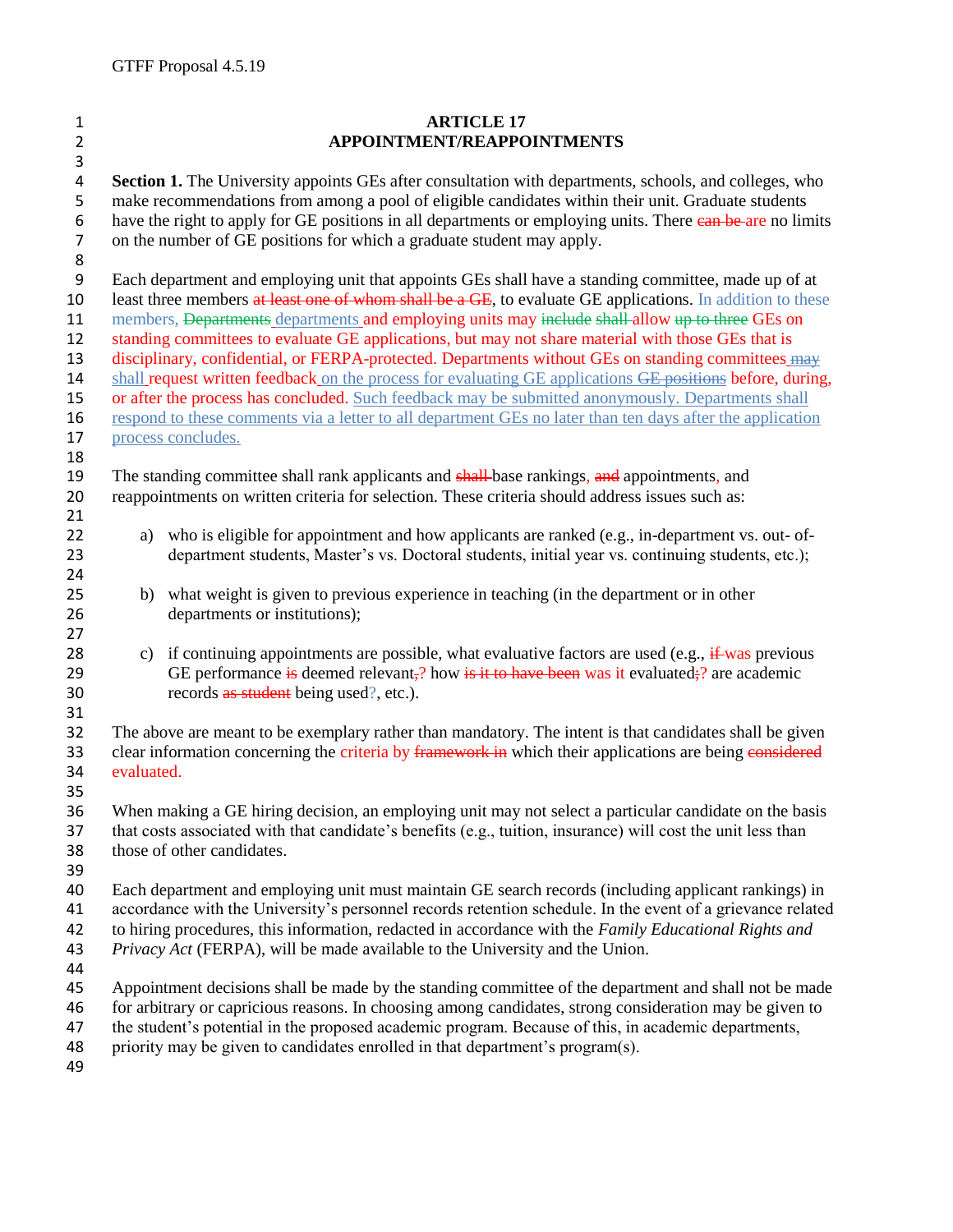- While appointment or reappointment criteria may include the recommendation of the person who will act
- as the GE's supervisor, the committee must give substantial consideration to the other appointment or reappointment criteria.
- 
- If a department or employing unit does not offer a reappointment on the basis of less than satisfactory
- academic progress toward the degree, the department/unit must inform the student of this in writing, citing the criteria for satisfactory academic progress that have not been met.
- 
- Graduate students may grieve departmental decisions related to satisfactory progress through the
- University's graduate student academic grievances procedure.
- 
- As described in Article 9, each potential GE shall receive the written appointment or reappointment criteria at the time of application.
- 

The University will offer graduate teaching fellowships to graduate students by sending letters of

- appointment stating the terms of the appointment, including the duration, monthly rate, percent of FTE
- and level. GEs accept the appointment by sending the signed letter of appointment back to the University.
- The University may fulfill its duties with an electronic appointment system which may also allow
- electronic acceptance by the GE. For purposes of Section 3, the GE's acceptance is valid on the date it is
- received by the University. The University shall endeavor to educate all departments and employing units
- on the proper procedure for making offers of employment to Graduate Employees and discourage the practice of presenting informal offers of employment as guaranteed.
- 
- At the time of the appointment offer, each department or administrative unit shall provide the graduate student with written instructions on how to access the department or administrative unit's General Duties and Responsibilities Statement.
- 

 Hiring units and GEs shall both endeavor to complete and sign letters of appointment and other necessary hiring paperwork in a timely manner.

The University agrees to post all GE job openings for positions in non-academic or administrative units and out-of-department positions with the Graduate Teaching Fellows Federation office, and on the websites of the Graduate School and Human Resources.

82<br>83 **Section 2.** No appointment shall create any automatic right, interest or expectation in any other

84 appointment beyond its specific terms. Priority will be given to ensuring GEs will be are employed year-85 to-year rather than term-to- term, and split appointments between different courses, labs, or other

86 assignments will be avoided whenever feasible. Departments and hiring Units shall ensure that split

appointments do not result in a GE's workload exceeding their FTE, as described in Article 22. GEs

- cannot be employed term-to-term in order to determine whether they are adequately qualified for a GE
- position. Employing units are encouraged to appoint full academic year (fall, winter, spring) appointments
- whenever feasible. Each department and employing unit in which there is a possibility that GEs will be
- reappointed shall include reappointment criteria in their written criteria for appointment (see Section 1).
- 

**Section 3.** An appointment offer may be rescinded by the employing unit within ten (10) calendar days of

- issuance of the offer unless payable work is requested by the University and performed by the GE. All
- offer letters must clearly state in bold font on the first page that there is a ten (10) day rescission period.
- Once an appointment of a GE has been accepted and the rescission period has passed, it may not be
- rescinded or reduced except for good cause shown. The duration of a GE appointment is limited to a
- 98 maximum period established by policies published in the GDRS governing GE reappointments in the department or school, contingent on satisfactory academic progress, the availability of funds and department or school, contingent on satisfactory academic progress, the availability of funds and
- positions, and providing that the definition of the position does not substantially change. Nothing in this